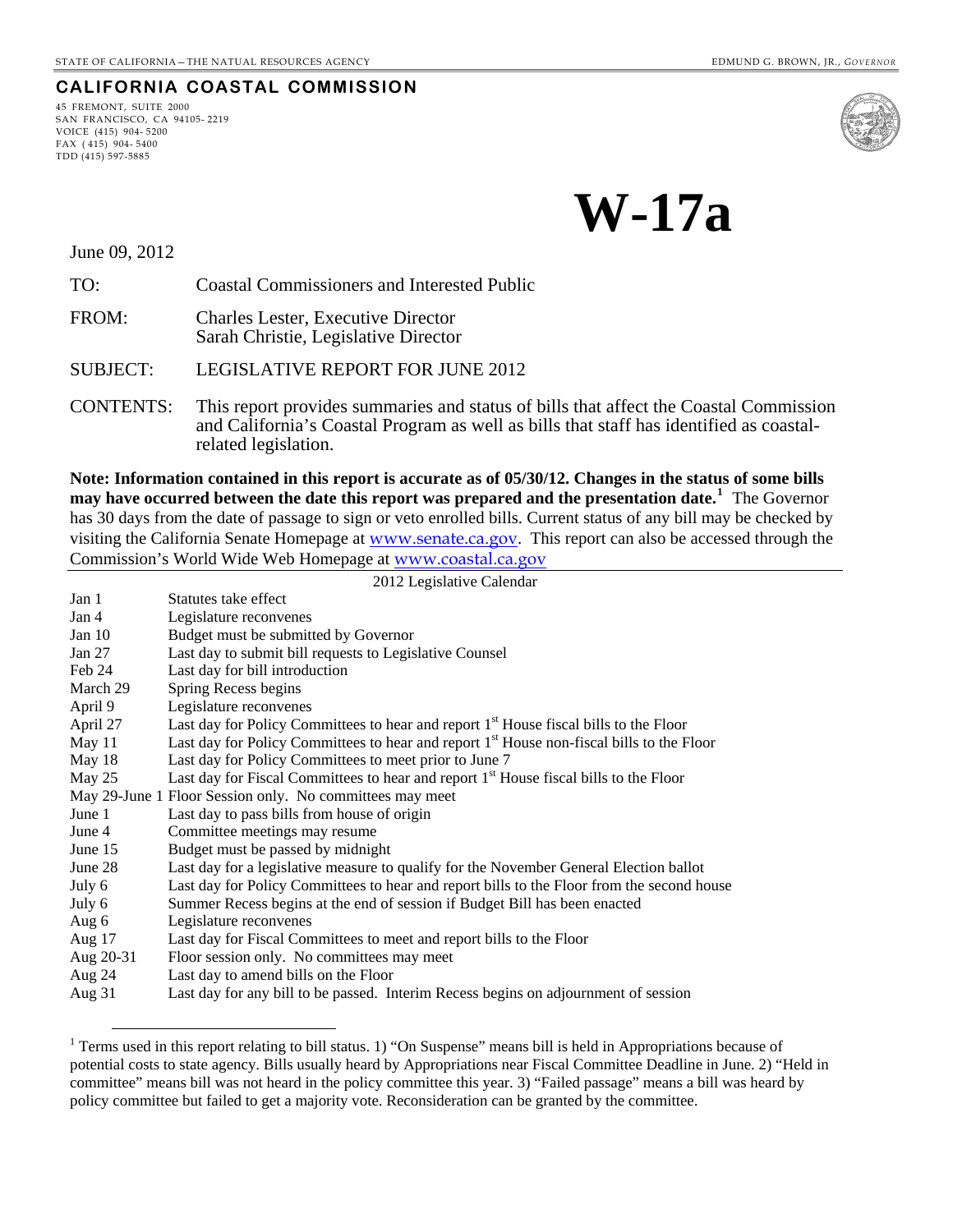# **PRIORITY LEGISLATION**

# **AB 482 (Williams) Ventura Port District: dredging contracts**

This bill would authorize the Port of Ventura to bypass the competitive bidding process for dredging projects, provided that it contracts with a contractor who has been selected through the Federal competitive bidding process, and is currently engaged in a project that is already underway in the County of Ventura, provided that the District makes written findings that this would result in a cost savings for the District. Amendments of 1/13/12 add an urgency clause.

| Introduced    | 02/15/11                                    |
|---------------|---------------------------------------------|
| <b>Status</b> | Senate Transportation and Housing Committee |
| Last Amended  | 01/13/12                                    |

## **AB 752 (Brownley) Tidelands and submerged lands: sea level action plans**

This bill would require local trustees of granted public tidelands (county, city or special districts) who receive at least \$250,000 per year in gross public trust revenues to prepare sea level action plans by July 1, 2013. The bill would also encourage, but not require, all other local trustees of granted public tidelands to prepare sea level action plans. The plans must include an assessment of impacts based on a range of sea level rise potentials, including fiscal impacts public lands, as well adaptation strategies for those impacts. The sea level rise plans shall be adopted after at least one public hearing, and submitted to the Sate Lands Commission.

| Introduced    | 02/17/11                                                |
|---------------|---------------------------------------------------------|
| Last Amended  | 05/27/11                                                |
| <b>Status</b> | Held in Senate Natural Resources and Wildlife Committee |

# **AB 1336 (Fletcher) Coastal resources: local coastal plans**

This is a spot bill.

| Introduced    | 02/18/11                                |
|---------------|-----------------------------------------|
| <b>Status</b> | Assembly Rules Committee. Died at desk. |

# **AB 1776 (Fong) Western Pacific leatherback turtle**

This bill would designate the Western Pacific leatherback turtle as the state's official marine reptile, and designate October 15 of every year as Western Pacific Leatherback Turtle Day.

| <b>Commission Position Support</b> |                       |
|------------------------------------|-----------------------|
| Status                             | Senate G.O. Committee |
| Last Amended                       | 03/22/12              |
| Introduced                         | 02/17/12              |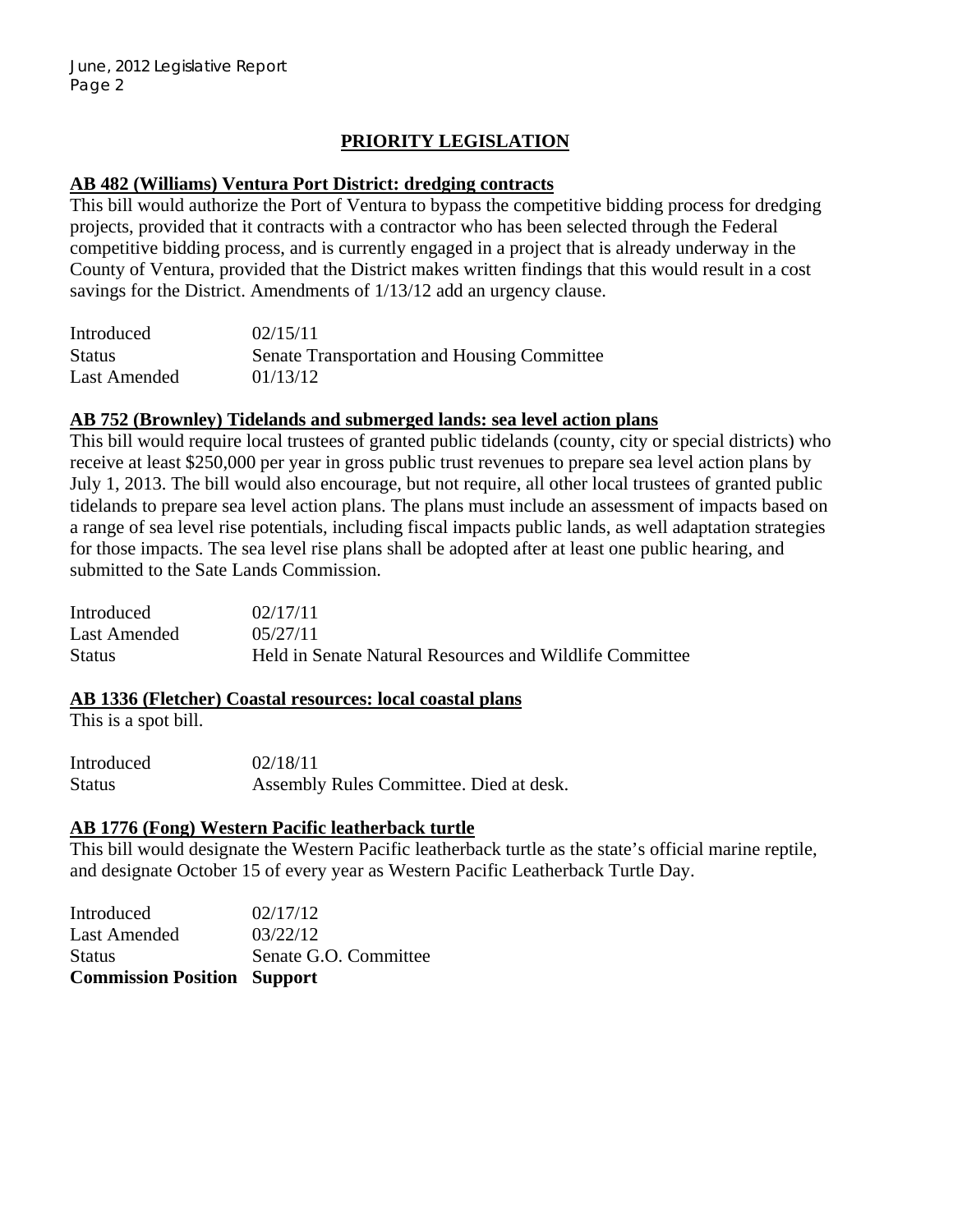## **AB 1825 (Garrick) State parks: "Save the Ocean" mosaic**

This bill would authorize the City of Encinitas to place the "Save the Ocean" mosaic, aka the "Surfing Madonna" mosaic, in Moonlight State Park, without first gaining approval from the Department of Parks and Recreation.

Introduced 02/21/12 Last Amended  $03/29/12$ Status Held in Assembly Water, parks & Wildlife Committee

## **AB 2005 (Garrick) Oil spills: contingency plans**

This bill requires a non-tank, noncommercial vessel weighing between 300 gross tons and 400 gross tons to submit the following to the Office of Oil Spill Prevention and Response (OSPR), at least 96 hours before arriving in California waters:

- Evidence of financial responsibility to respond to an oil spill.
- Payment of the nontank vessel oil spill prevention fee.
- The vessel's particulars, such as the size and dimensions of the vessel.

The bill sunsets its provisions as of January 1, 2015.

| Introduced    | 02/21/12                      |
|---------------|-------------------------------|
| Last Amended  | 05/01/12                      |
| <b>Status</b> | <b>Senate Rules Committee</b> |

#### **AB 2082 (Atkins) Public lands: State Lands Commission: violations**

This bill would authorize the State Lands Commission to impose civil penalties of up to \$1,000 per day for persons placing unauthorized development or carrying out unauthorized uses on lands under the Commission's jurisdiction.

| Introduced    | 02/23/12                          |
|---------------|-----------------------------------|
| Last Amended  | 04/19/12                          |
| <b>Status</b> | <b>Senate Judiciary Committee</b> |

#### **AB 2178 (Jones) Coastal resources: California Coastal Act of 1976: coastal development**

This bill would specify that the construction or erection of a flag pole in the coastal zone does not is not a "structure" for the purpose of the Coastal Act. It would prohibit the denial of a flag pole based on impacts to scenic or visual resources.

Introduced 02/23/12 Status Held in Assembly Natural Resources Committee **Commission Position Oppose**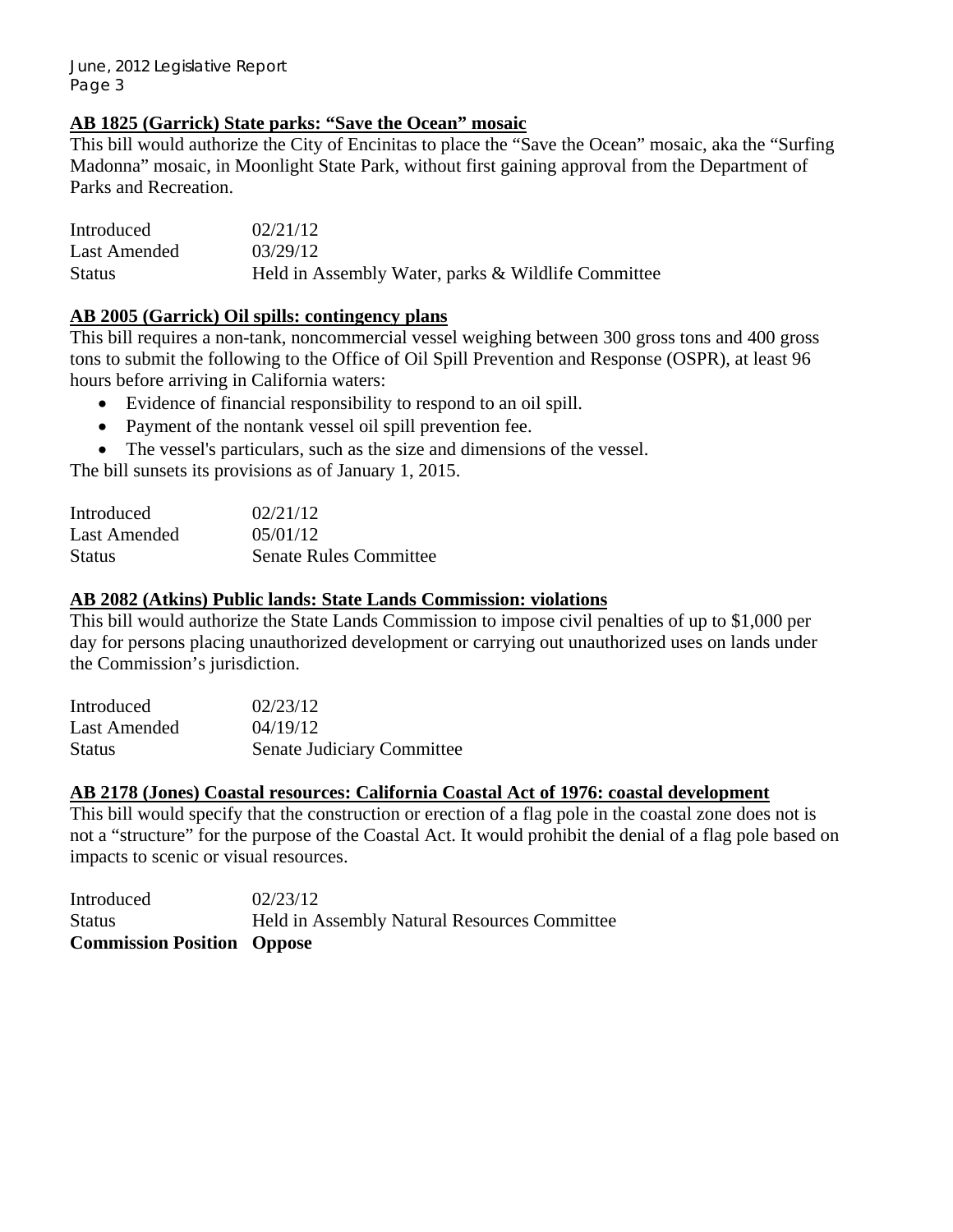## **AB 2211 (Jones) Coastal resources: California Coastal Act of 1976**

This bill would amend Section 30007.5 so that conflicts between Chapter 3 policies would be resolved in a manner that balances the protection of coastal resources with the economic and social benefits of a project, including regional prosperity. It would also amend Section 30001.5 to define "social and economic needs" as infrastructure and development needed to support continued population and economic growth.

Introduced 02/24/12 Status Held in Assembly Natural Resources Committee **Commission Position Oppose** 

#### **AB 2226 (Hueso) Agency proceedings: evidence: presumption**

This bill would require all state agencies and local governments to adhere to Section 662 of the Evidence Code when determining who holds full beneficial title to property, rather than following the Administrative Procedures Act or their own specific statute and regulations.

| <b>Commission Position Oppose</b> |
|-----------------------------------|
| Senate Judiciary Committee        |
| 03/22/11                          |
| 02/23/12                          |
|                                   |

## **AB 2267 (Hall) Marine resources and preservation**

This bill would revise the calculation of "cost savings" and revise the factors to be taken into account in determining "net benefit to the marine environment" for the purpose of partial oil structure removal ("rigs to reefs") as administered by the Department of Fish and Game.

| Introduced    | 02/24/12                      |
|---------------|-------------------------------|
| Last Amended  | 03/26/11                      |
| <b>Status</b> | <b>Assembly Third Reading</b> |

#### **AB 2595 (Hall) Desalination**

This bill would require the Ocean Protection Council (OPC) to convene the Seawater Desalination Permit Streamlining Task Force to study the opportunities for streamlining the permitting process and impediments to that process, and submit a report with recommendations to the Legislature by December 31, 2013. The Commission is one of nine agencies on the task force. The bill would authorize up to \$250,000 in Prop 84 bond funding to support the effort.

| <b>Commission Position Oppose</b> |                               |
|-----------------------------------|-------------------------------|
| <b>Status</b>                     | <b>Assembly Third Reading</b> |
| Introduced                        | 02/24/12                      |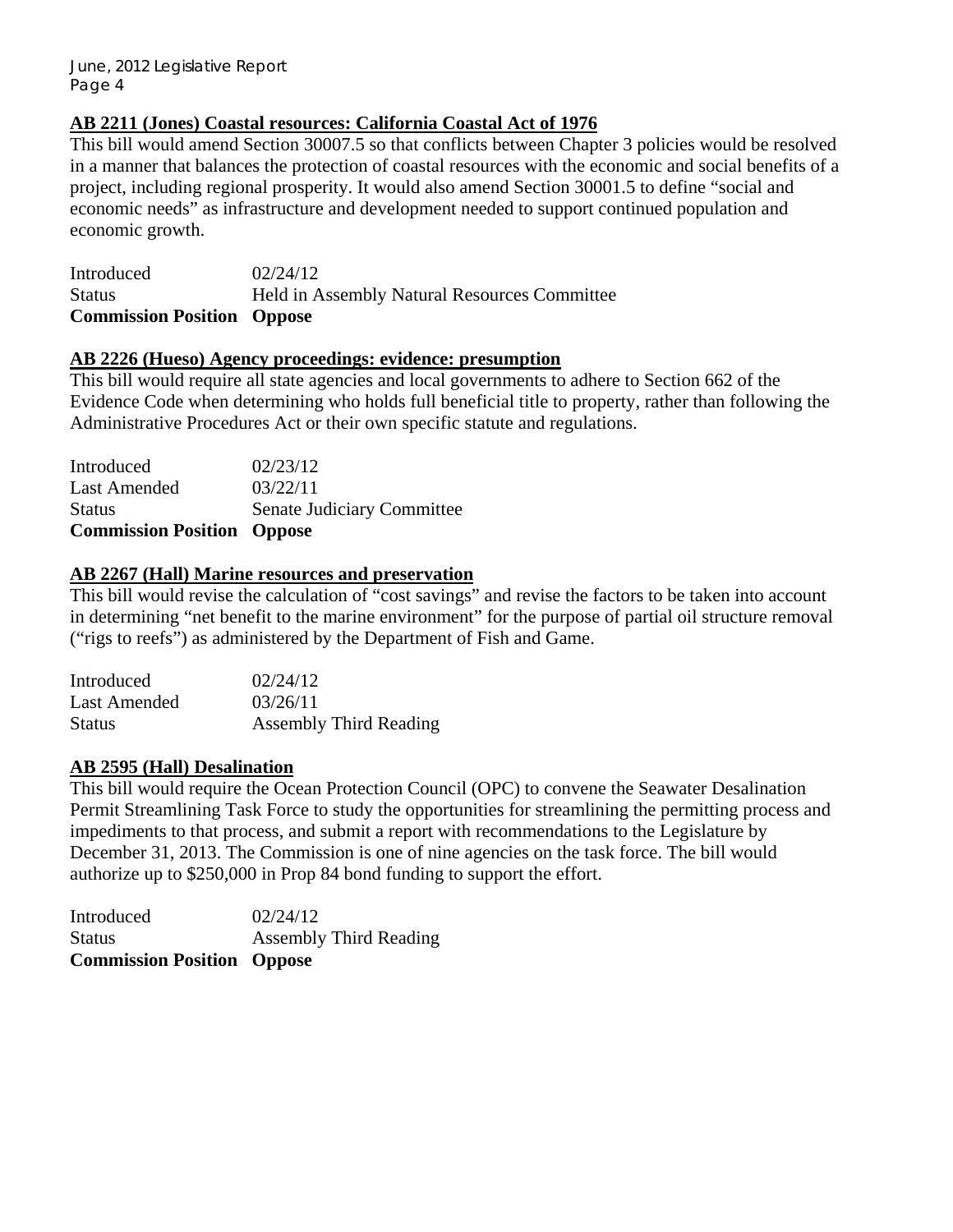# **SCR 84 (Kehoe) California Coastal Protection Week**

This Senate Concurring Resolution commemorates the  $40<sup>th</sup>$  anniversary of the passage of Proposition 20, acknowledges the ensuing accomplishments of the California Coastal Management Program, and designates the second week of September every year as California Coastal Protection Week.

| <b>Commission Position Support</b> |
|------------------------------------|
| Assembly desk                      |
| 05/03/12                           |
| 04/16/12                           |
|                                    |

# **SB 1 (Kehoe) 22nd Agricultural Association: Del Mar Racetrack: sale of state property**

As introduced, this bill would divide the 22<sup>nd</sup> Ag District in San Diego County into two separate entities. The newly created Agricultural District 22a would be comprised of the Del Mar Racetrack and Fair Grounds. The bill would authorize the Department of General Services to sell the assets of District 22a to the City of Del Mar, at which time Agricultural District 22a would be dissolved. Amendments of 01/10/12 would delete a provision in the Food and Agriculture Code that dissolves the State Race Track Leasing Commission. The result of this amendment would be the permanent establishment of the State Race Track Leasing Commission. This is the body that leases the Del Mar Race Track from the  $22<sup>nd</sup>$  Ag District.

| Introduced    | 12/06/10                |
|---------------|-------------------------|
| Last Amended  | 01/04/12                |
| <b>Status</b> | Assembly G.O. Committee |

#### **SB 162 (Anderson) Economic development: federally recognized tribes**

As amended  $5/21/12$  and relevant to the Commission, this bill would prohibit state agencies from opposing a fee-to-trust land acquisition application that is for the purpose of housing, environmental protection or cultural preservation. It would also define a "federally recognized tribe" means a tribe that appears on the list of Indian Entities Recognized and Eligible to Receive Services from the United States Bureau of Indian Affairs, published pursuant to Section 479a-1 of Title 25 of the U.S. Code.

| Introduced    | 12/06/10                                          |
|---------------|---------------------------------------------------|
| Last Amended  | 0.5/21/12                                         |
| <b>Status</b> | <b>Assembly Governance Organization Committee</b> |

#### **SB 568 (Lowenthal) Recycling: polystyrene food containers**

This bill would prohibit any food vendor, after January 1, 2016, from dispensing prepared food to a customer in a polystyrene foam food container. The measure would not apply to correctional facilities, school districts, or food vendors selling freshly cut meat. Amendments taken on 5/23 and 5/15 would allow a school district or local government to dispense food in a polystyrene container if the applicable governing board elects to adopt a policy or ordinance elects to implement a verifiable recycling program for polystyrene foam food containers, effective July 1, 2017.

| <b>Commission Position Support</b> |                               |
|------------------------------------|-------------------------------|
| <b>Status</b>                      | <b>Assembly Inactive File</b> |
| Last Amended                       | 07/12/11                      |
| Introduced                         | 02/17/11                      |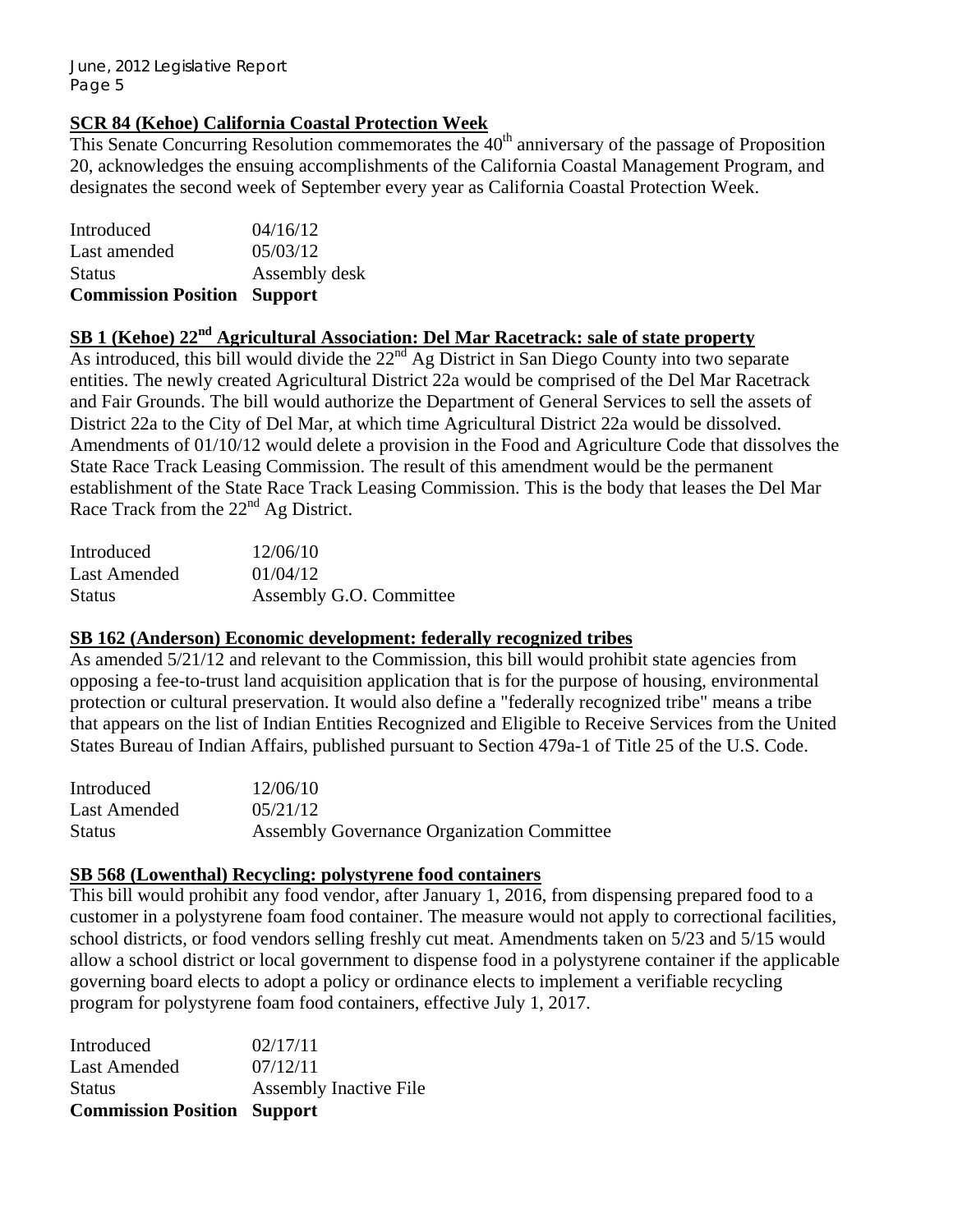# **SB 588 (Evans) Coastal Commission: enforcement**

This bill would authorize the Coastal Commission to collect administrative civil penalties up to \$50,000 per violation. The bill would require that any penalties collected for violation of the Coastal Account be deposited into the Coastal Act Services Fund.

Introduced 02/17/11 Status Returned to Secretary of Senate. **Commission position Support** 

#### **SB 973 (Vargas) Environmental quality: California environment**

This bill would authorize a lead agency conducing environmental review pursuant to CEQA to grant an exemption for a fireworks display.

| Introduced    | 01/19/12             |
|---------------|----------------------|
| Last Amended  | 05/02/12             |
| <b>Status</b> | <b>Assembly Desk</b> |

#### **SB 1066 (Lieu) Coastal resources: climate change**

This bill would authorize the Coastal Conservancy to fund and undertake projects related to climate change, giving priority to projects that maximize public benefits.

| <b>Commission Position Support</b> |                      |
|------------------------------------|----------------------|
| <b>Status</b>                      | Senate Third Reading |
| Last Amended                       | 04/09/12             |
| Introduced                         | 02/13/12             |

#### **SB 1283 (Alquist) San Francisco Bay Area Sea Level Rise Planning Act**

This bill would establish the San Francisco Bay Area Sea Level Rise Planning Act, which would authorize a regional sea level rise management group, as defined, or local government agency to prepare and adopt an integrated sea level rise management plan for the San Francisco Bay area, in accordance with specified requirements. The bill would require a state agency that elects to develop an integrated sea level management plan to include specified criteria in that plan, and to prioritize funding for the plan, as prescribed.

Introduced 03/23/12 Status Senate Natural Resources and Wildlife Committee, hearing cancelled at author's req.

#### **SB 1447 (Walters) Artificial reefs**

This bill would amend the Fish and Game Code to change the definition of an artificial reef to eliminate references to duplicating conditions of natural reefs and stimulating kelp growth, and include a reference to recreational scuba diving.

| Introduced | 02/24/12                                                                  |
|------------|---------------------------------------------------------------------------|
| Status     | Senate Natural Resources Committee, hearing cancelled at author's request |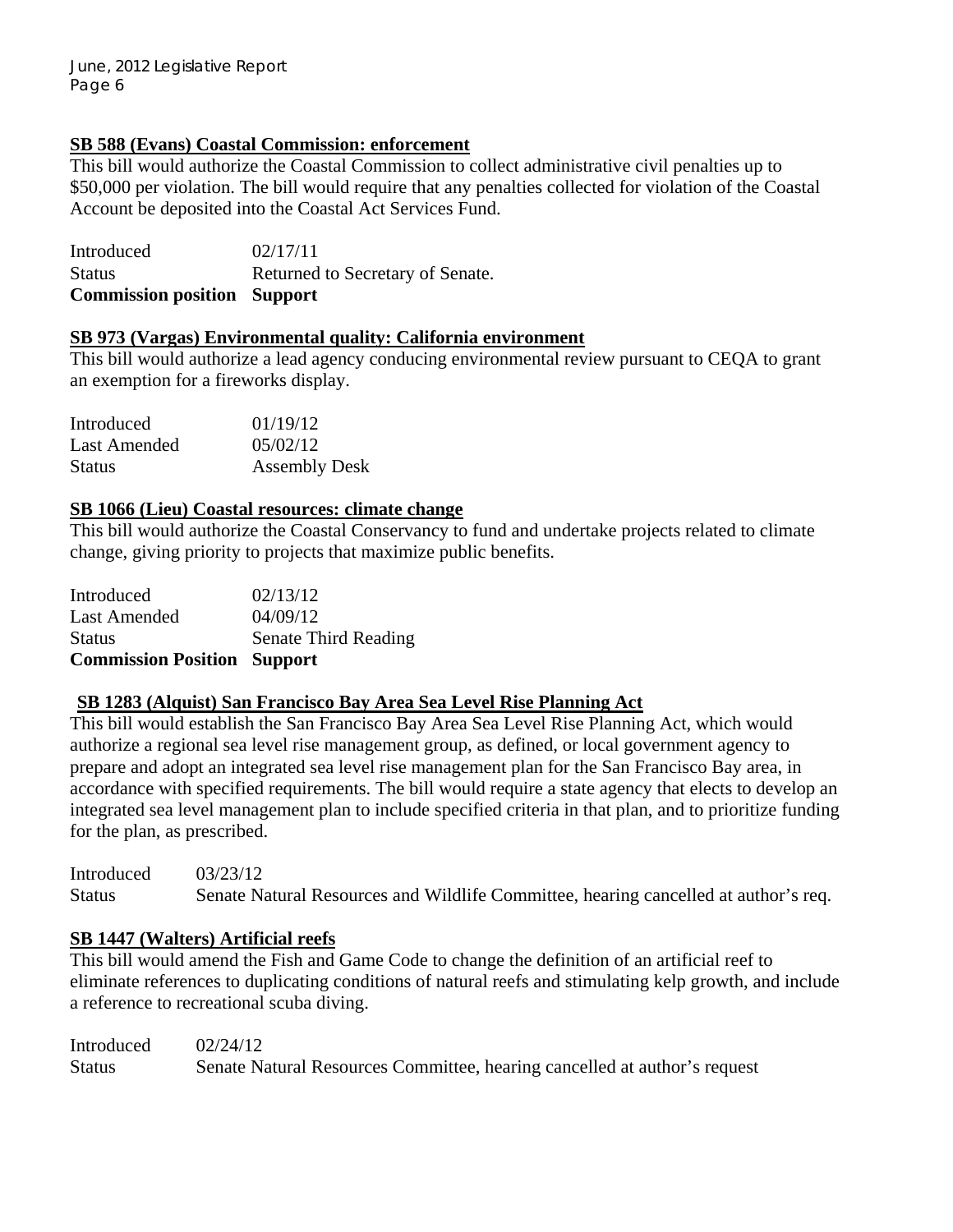#### **SB 1496 (Simitian) Energy: natural gas**

This bill would require the Energy Commission to conduct an assessment of the need for liquefied natural gas (LNG) imports to meet the state's energy demand. The bill would also require an applicant for an LNG facility to consult with the Department of Defense.

Introduced  $02/24/12$ Last Amended 05/25/12 Status Assembly Desk

#### **Government Performance and Accountability Act**

The Secretary of State is currently verifying signatures submitted by California Forward to place a constitutional amendment on the November ballot that would address a variety of reforms to the legislative and budget process. Among these reforms is a provision that allows local governments to adopt provisions in local plans that would override state laws and regulations. The implications of allowing a local override of state laws could negatively impact the implementation of the Coastal Act. The Commission may want to consider taking a position on this initiative, should it qualify.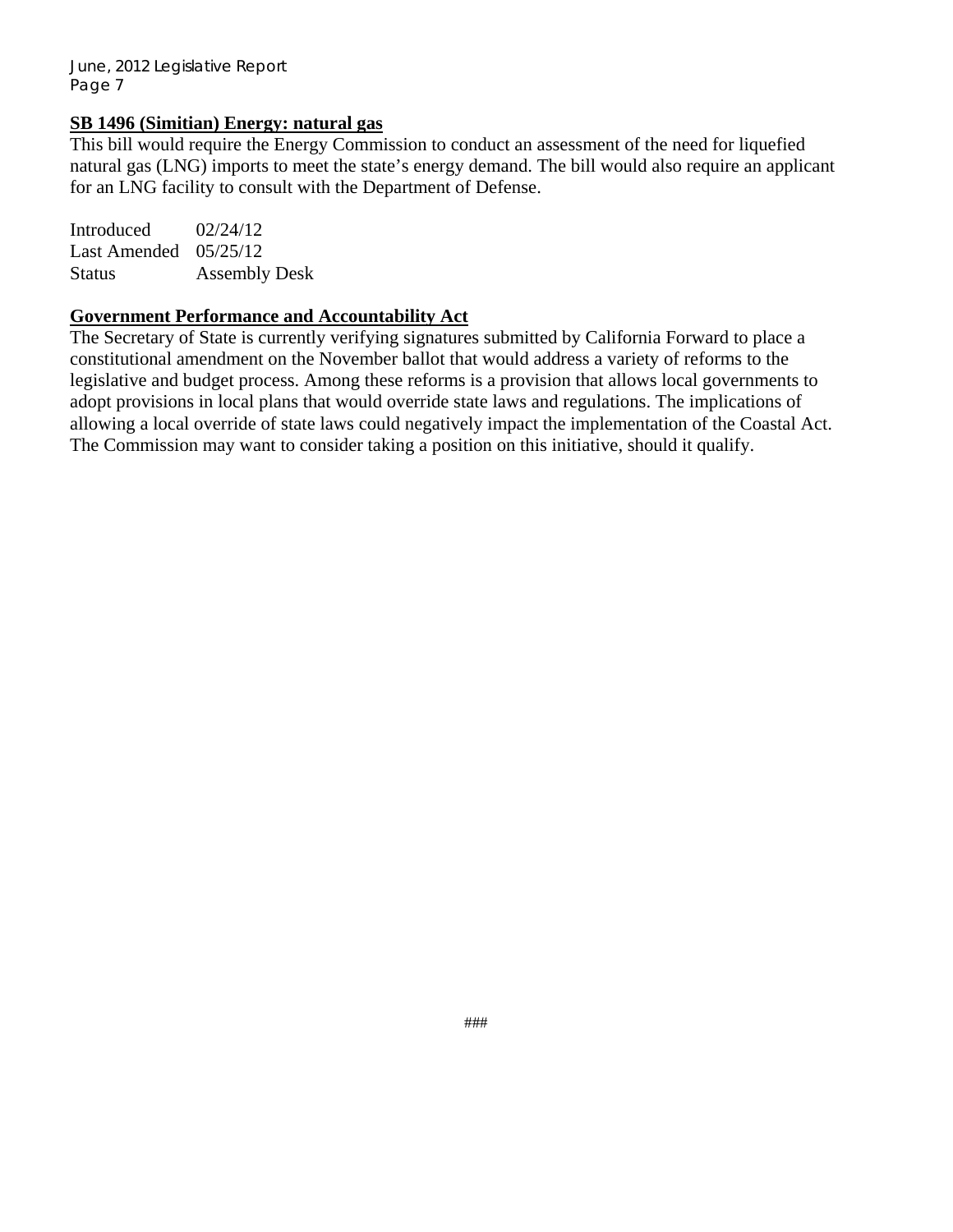#### **CALIFORNIA COASTAL COMMISSION**

45 FREMONT, SUITE 2000 SAN FRANCISCO, CA 94105- 2219 VOICE (415) 904- 5200 FAX ( 415) 904- 5400 TDD (415) 597-5885



**W17a** 

**BILL ANALYSIS SB 162 (Anderson)**  As Amended May 21, 2012

#### **RECOMMENDED POSITION**

Staff recommends the Commission **Oppose** SB162.

#### **SUMMARY**

In relevant part to the Commission, SB 162 would prohibit any state agency from opposing a tribal "fee-totrust" acquisition application if the acquisition was intended for the purpose of housing, environmental protection or cultural restoration. The bill would also define a "federally recognized tribe" as a tribe that has been included on the list of "Indian Entities Recognized and Eligible to Receive Services from the United States Bureau of Indian Affairs", published pursuant to Section 479a-1 of Title 25 of the United States Code.

#### **EXISTING LAW**

Section 465 of Title 25 of the United States Code authorizes the federal government to acquire land in trust for an Indian tribe's benefit. This process is known as a "fee-to-trust acquisition." The Bureau of Indian Affairs (BIA), under the Department of the Interior (DOI), has jurisdiction over fee-to-trust applications. Once land is annexed in a federal fee-to-trust process, the land is taken out of city/county/state jurisdiction in perpetuity and added to the reservation of the tribal applicant. The practical effect of this within the coastal zone is that tribal lands taken into trust are removed from the coastal zone for purposes of the Commission's review authority under the Coastal Act or the Coastal Zone Management Act (CZMA). Because federally recognized tribes are considered sovereign nations, state and local land use laws and regulations have no force and effect on trust lands. Once taken into trust, the regulations in 25 CFR Part 151 do not authorize the Department to impose restrictions on a Tribe's future use of land, or revoke its status. Only Congress can revoke trust status.

Because a fee-to-trust acquisition is a federal action, the Coastal Commission has review authority under the Coastal Zone Management Act. The Commission and other state agencies also have the ability to comment as part of the NEPA consultation process. This process allows state agencies to concur with or object to the acquisition. The BIA's action is subject to appeal and ultimately to judicial review. Plaintiffs must have standing in order to litigate.

#### **ANALYSIS**

The Commission's authority over fee-to-trust acquisitions is expressed through federal consistency review. Recognizing that fee-to-trust acquisitions may be an important mechanism for facilitating Native American self-determination, the Commission has generally been supportive of these acquisition applications when they are for purposes, such as economic development, that can be carried out consistent with Coastal Act policies Since 2000, the Commission has concurred with nine of the ten fee-to-trust applications it has considered. At least three of the Commission's concurrence determinations relied upon changes prenegotiated with the tribes relating to future uses of the lands taken into trust. The Commission concurred